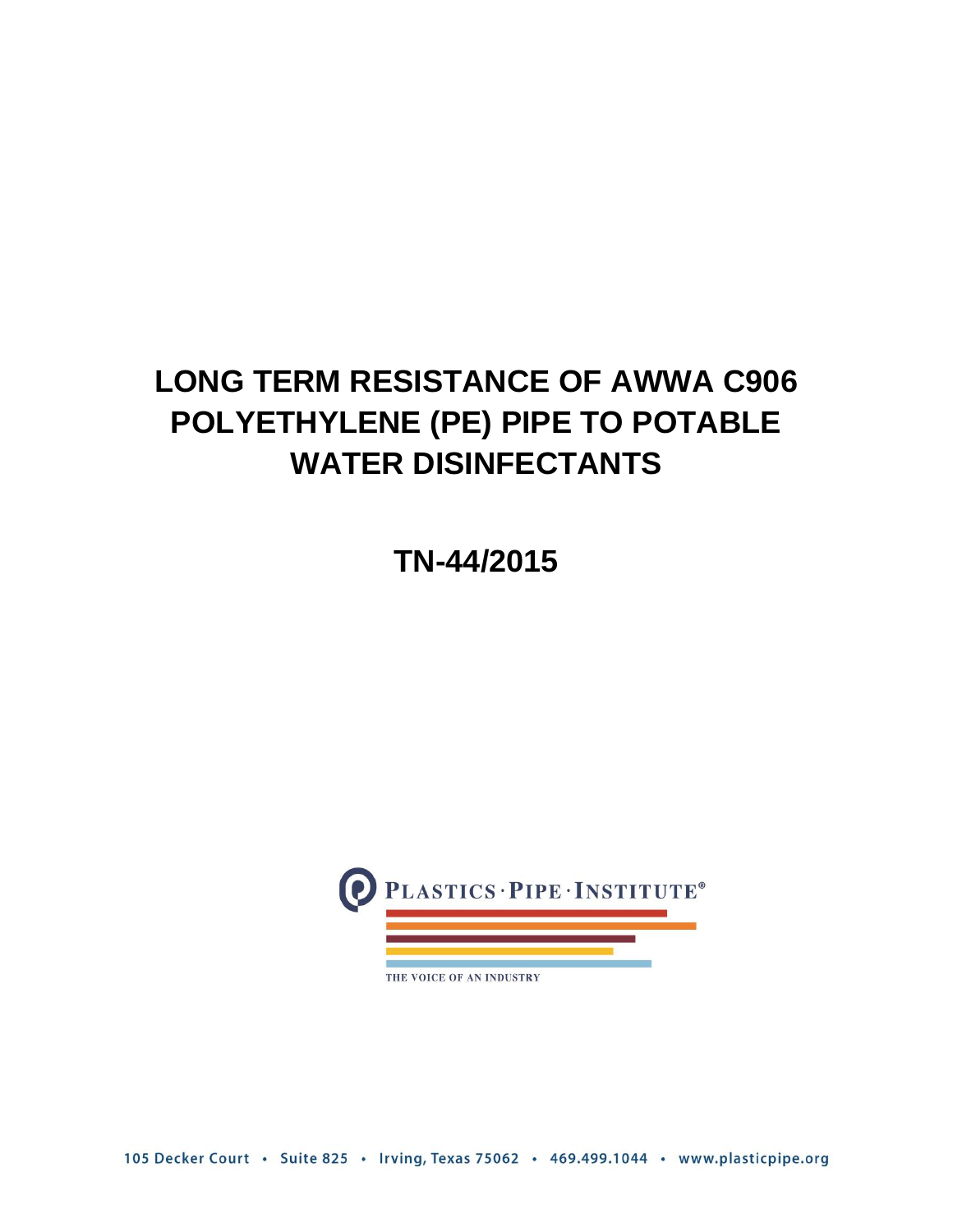# **Foreword**

This technical note was developed and published with the technical help and financial support of the members of the PPI (Plastics Pipe Institute, Inc). The members have shown their interest in quality products by assisting independent standards-making and user organizations in the development of standards, and also by developing reports on an industry-wide basis to help engineers, code officials, specifying groups, and users.

This technical note has been prepared by PPI as a service to the industry. The information in this note is offered in good faith and believed to be accurate at the time of its preparation, but is offered "as is" without any express or implied warranty including WARRANTIES OF MERCHANTABILITY AND FITNESS FOR A PARTICULAR PURPOSE. Any reference to or testing of a particular proprietary product should not be construed as an endorsement by PPI, which does not endorse the proprietary products or processes of any manufacturer. The information in this report is offered for consideration by industry members in fulfilling their own compliance responsibilities. PPI assumes no responsibility for compliance with applicable laws and regulations.

PPI intends to revise this note from time to time, in response to comments and suggestions from users of this note. Please send suggestions of improvements to the address below. Information on other publications can be obtained by contacting PPI directly or visiting the web site.

The Plastics Pipe Institute, Inc.

[www.plasticpipe.org](http://www.plasticpipe.org/)

November 2015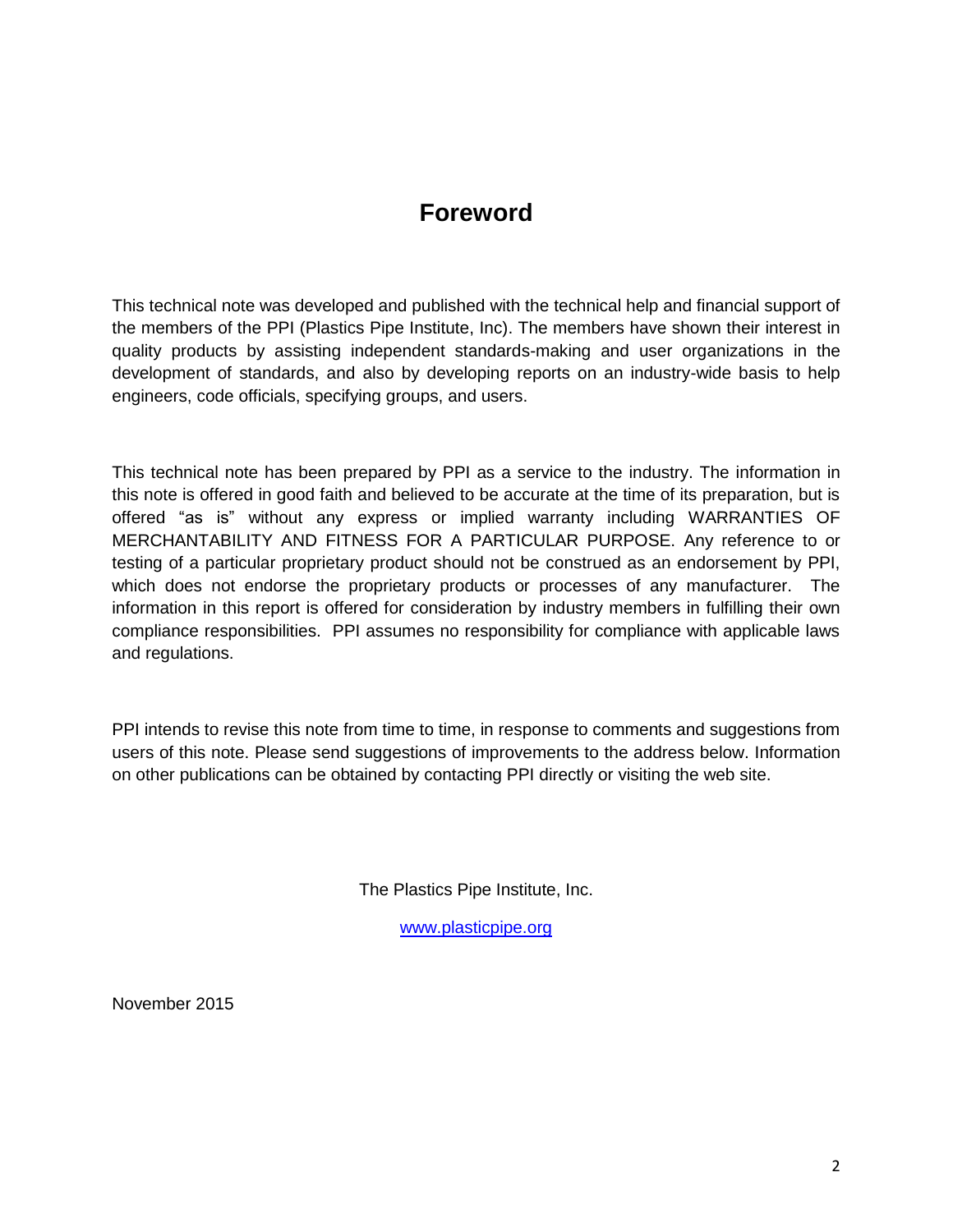# **LONG TERM RESISTANCE OF AWWA C906 POLYETHYLENE (PE) PIPE TO POTABLE WATER DISINFECTANTS PPI TN-44**

#### *1. INTRODUCTION*

The operational service life of a piping system depends on many factors. Resistance to disinfectants is one of these factors. Polyethylene (PE) pipes intended for potable water applications contain additives to provide resistance to the long term oxidizing effects of water disinfectants. Research programs conducted on PE piping compounds resulted in the development of a model that projects the performance of PE pipes in chlorinated (i.e. free chlorine and chloramine) potable water distribution and transmission systems. 1

The model is based on testing in accordance with ASTM F2263, "Test Method for Evaluating the Oxidative Resistance of Polyethylene (PE) Pipe to Chlorinated Water" and projects the performance of PE pipes due to specific end use conditions. PE pipe compounds intended for potable water applications are classified for oxidative resistance in accordance with ASTM D3350. The oxidative resistance categories include CC1, CC2 and CC3 (highest performance).

CC1, CC2 and CC3 PE pipe compounds provide long term resistance to disinfectants in most potable water service applications. Table 1 shows a selection of utility specific conditions and the resultant resistance to disinfectants of pipes produced from PE4710 CC1 compounds.

|                                                                                                | Average           | Indiana     | Indiana     | North       | California  | California  |
|------------------------------------------------------------------------------------------------|-------------------|-------------|-------------|-------------|-------------|-------------|
|                                                                                                | <b>US Utility</b> | Utility-1   | Utility-2   | Carolina    | Utility-1   | Utility-2   |
| Disinfectant type                                                                              |                   | Chloramine  | Chlorine    | Chlorine    | Chloramine  | Chlorine    |
| <b>Average Disinfectant</b><br>Residual (ppm)                                                  |                   | 1.6         | 1.4         | 0.9         | 1.9         | 0.9         |
| Average pH                                                                                     |                   | 7.7         | 8.8         | 8.6         | 9.0         | 7.9         |
| Estimated ORP $(mV)^2$                                                                         | 650               | 650         | 740         | 680         | 650         | 750         |
| Average Annual Water<br>Temperature $(^{\circ}F)^{3}$                                          | 57                | 57          | 54          | 68          | 61          | 64          |
| Pipe DR and Pressure                                                                           | <b>DR21</b>       | <b>DR21</b> | <b>DR21</b> | <b>DR21</b> | <b>DR21</b> | <b>DR21</b> |
| Class, PC (psi)                                                                                | PC100             | PC100       | PC100       | PC100       | PC100       | PC100       |
| Average Working<br>Pressure (psig)                                                             | 70                | 70          | 70          | 70          | 65          | 77          |
| <b>Projected Oxidative</b><br>Resistance under the<br>specific operating<br>conditions (years) | >100              | >100        | >100        | >100        | >100        | >100        |

**Table 1: Resistance to Disinfectants at Selected Utilities for AWWA C906 Pipe**

This technical note provides a method to determine the resistance to disinfectants for different conditions than those shown above.

 1 Jana Technical Report, "JP 916: Jana Mode 3 Shift Functions", March 2012

 $2$  Oxidative Reduction Potential (ORP) is a measure of the ability of a chemical substance to oxidize.

 $3$  The Average Annual Water Temperature (AAWT) is a weighted average of the daily water temperature, not the highest temperature observed in the system.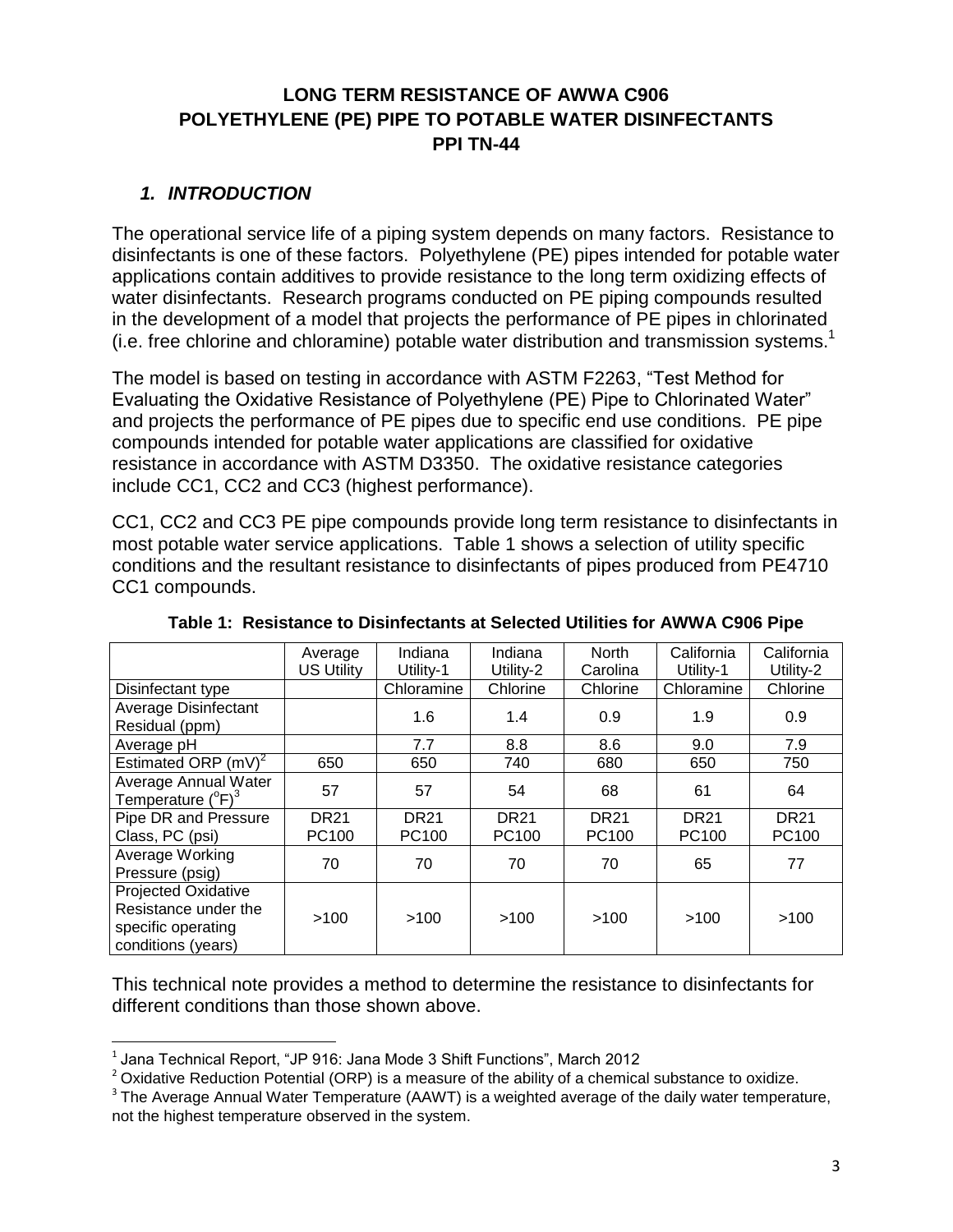# *2. DETERMINE THE PIPE DISINFECTANT INDEX (PDI)*

Based on ASTM F2263 test data, a Pipe Disinfectant Index (PDI) has been developed and normalized to reflect resistance to disinfectants. The PDI has been normalized to reflect a resistance to disinfectants of at least 50 years for a PDI  $\geq$  1, and at least 100 years for a PDI ≥ 2. A PDI ≥1 indicates acceptable service in the presence of disinfectants.

The procedure is outlined below along with figures, curve fit equations, tables and examples.

- 1. Obtain the following data:
	- Average annual water temperature,  $AAWT$  ( ${}^{\circ}F$ ).
		- If AAWT is not available from the water utility Appendix A may also be used to estimate this value.
	- Pipe Pressure Class (PC)
	- Average system working pressure
	- Average Disinfectant residuals (ppm)
	- Average Water pH,
	- Pipe Material Chlorine Category CC1, CC2, or CC3
- 2. Determine the following:
	- Temperature Factor,  $F_{Temp}$  from Figure 1
	- Pressure Ratio Factor,  $F<sub>Press</sub>$  from Figure 2
	- Water Quality Factor,  $F_{WQ} = 8.0$  for chloramines; for chlorine  $F_{WQ}$  refer to Table 2
	- Pipe Material Factor,  $F_{\text{Mat}}$  from Table 3
	- Pipe Size Factor,  $F_{Size}$  from Table 4
- 3. Calculate the Pipe Disinfectant Index (PDI):
	- $PDI = F_{Temp}$  x  $F_{Press}$  x  $F_{WQ}$  x  $F_{Mat}$  x  $F_{Size}$

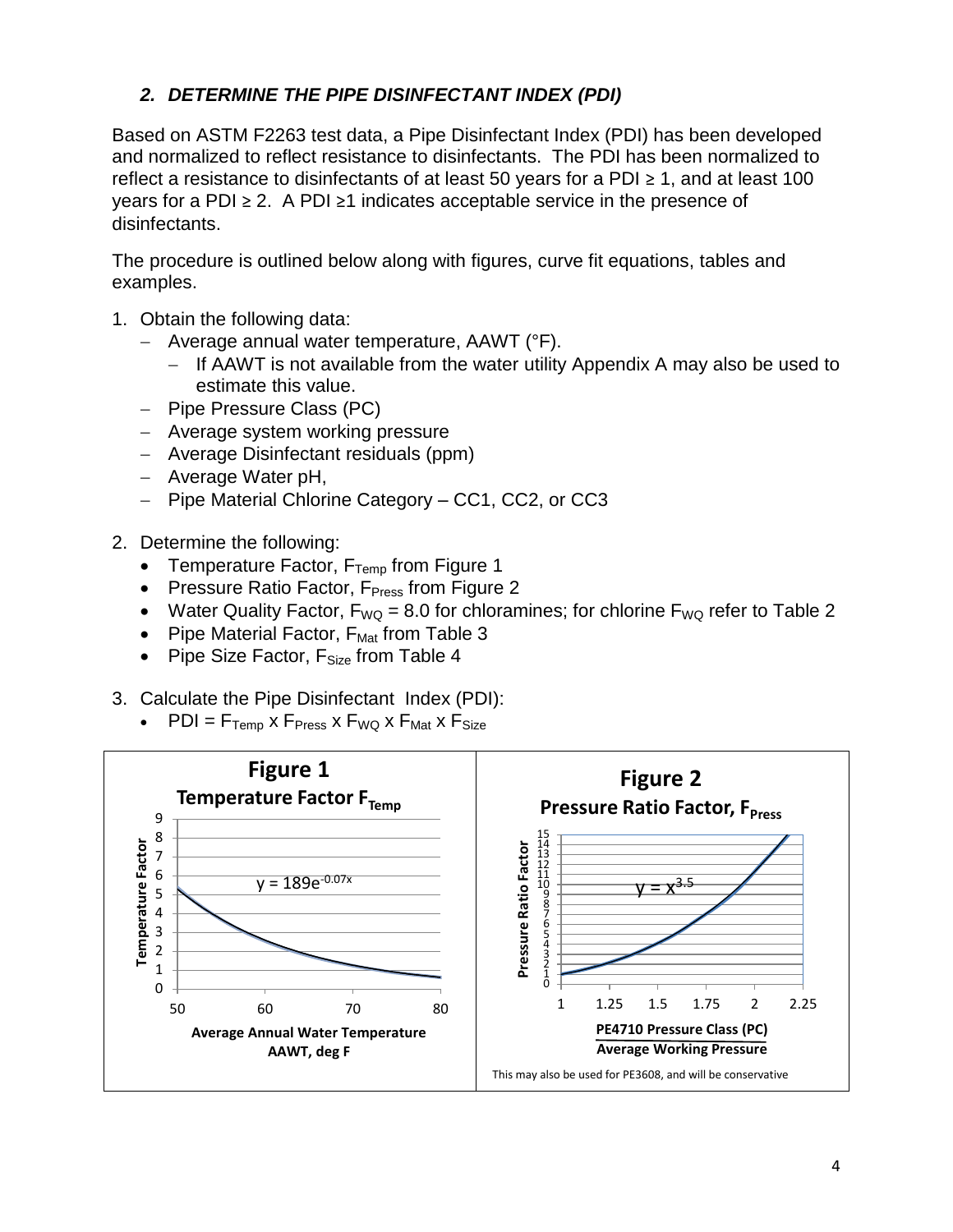|                                                                                                                                                                                        |              |                | <b>Average Water pH</b> |     |      |     |      |                |      |     |      |     |
|----------------------------------------------------------------------------------------------------------------------------------------------------------------------------------------|--------------|----------------|-------------------------|-----|------|-----|------|----------------|------|-----|------|-----|
|                                                                                                                                                                                        |              | 6.5            | 6.75                    | 7   | 7.25 | 7.5 | 7.75 | 8              | 8.25 | 8.5 | 8.75 | 9   |
|                                                                                                                                                                                        | 0.5          | $\overline{2}$ | 2.1                     | 2.3 | 3    | 3.9 | 6.1  | 10             | 10   | 10  | 10   | 10  |
| Disinfection with<br>Residual (ppm)                                                                                                                                                    | 0.7          | 1.5            | 1.7                     | 2   | 2.4  | 2.9 | 3.8  | 5              | 6.9  | 9.8 | 10   | 10  |
|                                                                                                                                                                                        |              | 1.2            | 1.3                     | 1.5 | 1.7  | 2.1 | 2.6  | 3.4            | 4.6  | 6.1 | 8.9  | 10  |
|                                                                                                                                                                                        | 1.5          | 1              | 1.1                     | 1.2 | 1.4  | 1.6 | 2    | 2.6            | 3.4  | 4.4 | 6.4  | 9.1 |
|                                                                                                                                                                                        | $\mathbf{2}$ | 0.8            | 1                       | 1.1 | 1.2  | 1.4 | 1.8  | 2.3            | 3    | 3.9 | 5.7  | 8.2 |
| Chlorine                                                                                                                                                                               | 2.5          | 0.8            | 0.8                     | 0.9 | 1.1  | 1.3 | 1.6  | $\overline{2}$ | 2.7  | 3.5 | 4.9  | 7.2 |
| Average                                                                                                                                                                                | 3            | 0.8            | 0.8                     | 0.9 | 1.1  | 1.3 | 1.5  | 1.9            | 2.5  | 3.2 | 4.4  | 6.4 |
|                                                                                                                                                                                        | 4            | 0.7            | 0.7                     | 0.8 | 0.9  | 1.1 | 1.3  | 1.7            | 2.2  | 2.7 | 3.8  | 5.5 |
| If the pH and residual Chlorine values are in-between the values shown above, select $F_{WO}$ by<br>rounding the value of residual chlorine and/or pH to the nearest tabulated number. |              |                |                         |     |      |     |      |                |      |     |      |     |

**Table 2: Water Quality Factor – FWQ 4**

**Table 3: Pipe Material Factor – FMat 5**

| <b>Chlorine Category</b> | <b>Material Factor, FMat</b> |  |  |  |
|--------------------------|------------------------------|--|--|--|
| CC <sub>1</sub>          | 0.16                         |  |  |  |
| CCZ                      | 0.45                         |  |  |  |
| (( ⊀                     |                              |  |  |  |

#### **Table 4: Pipe Size Factor – F<sub>Size</sub>**

| <b>Nominal Pipe Size</b> | Size Factor, F <sub>Size</sub>            |  |  |  |  |
|--------------------------|-------------------------------------------|--|--|--|--|
|                          | 1.0                                       |  |  |  |  |
| "⊿∝                      | Data Under Development <sup>6</sup> ; use |  |  |  |  |
|                          | 1.0 as a conservative value               |  |  |  |  |

<sup>5</sup> Resins categorized as CC2 and CC3 are readily available.

 $\overline{\phantom{a}}$ 

<sup>&</sup>lt;sup>4</sup> The Water Quality Factor, FWQ has not been determined for HDPE pipes used in the presence of chlorine dioxide as a secondary disinfectant. The use of chlorine dioxide as a secondary disinfectant is rare and estimate to be used in <1% of U.S. water utilities.

 $6$  The effect of disinfectants is known to decrease as the pipe diameter increases and wall increases. The size factor will be greater than 1.0, so model projection is conservative for sizes larger than 4". However the specific value is currently undetermined. For pipes < 4", a separate document is being prepared.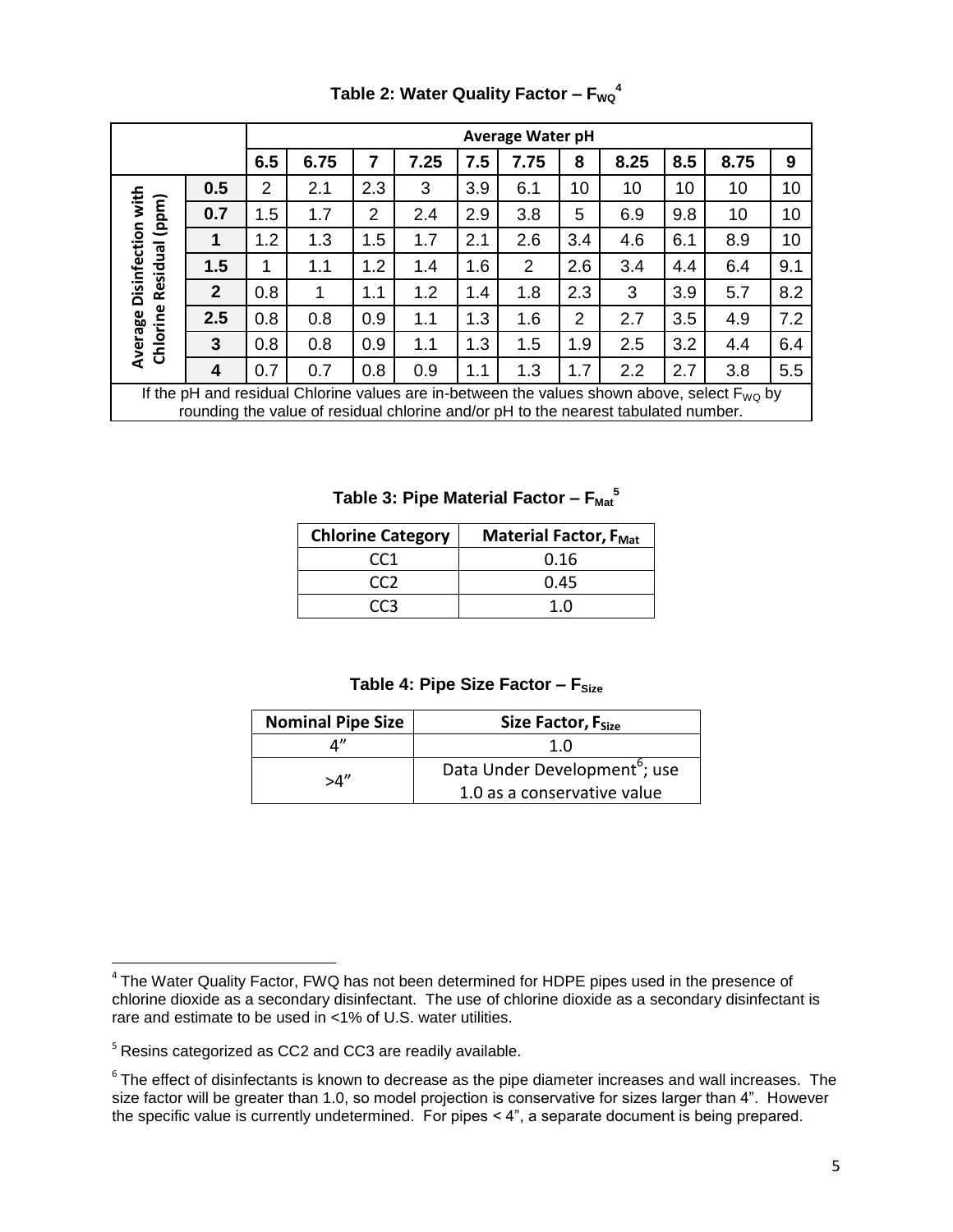#### *3. EXAMPLES*

**Example 1**: 24" DIPS DR21 (PC100) PE4710 CC1 category Average Annual Water Temperature, AAWT = 64<sup>°</sup>F Average Chlorine disinfection residual  $= 0.9$ ppm Average water  $pH = 7.9$ Average working pressure = 77psi

• From Figure 1, for  $T = 64^{\circ}F$ ,  $F_{\text{Temp}} = 2.1$ 

• From Figure 2, 
$$
\frac{PC}{WP} = \frac{100}{77} = 1.3
$$
, F<sub>Press</sub> = 2.5

From Table 2, for pH7.9 and 0.9ppm, select pH8 and 1.0ppm  $F_{WQ} = 3.4$ 

• From Table 3, for CC1,  $F_{Mat} = 0.16$ 

- From Table 4, for Pipe Size > 4" Figure  $\frac{F_{\text{Size}} = 1}{F}$
- Calculate Pipe Disinfection Index, PDI
	- $\rightarrow$  PDI= $F_{Temp} \times F_{Press} \times F_{WQ} \times F_{Mat} \times F_{Size}$  $\rightarrow$  PDI = 2.1  $\times$  2.5  $\times$  3.4  $\times$  0.16  $\times$  1 = 2.9

Example 1 Result: PDI≥ 2, therefore the pipe is resistant to the disinfectant conditions for at least 100 years.

**Example** *2*: 12" IPS DR17 (PC125) PE4710 CC2 category Average Annual Water Temperature, AAWT = 78<sup>°</sup>F Average Chlorine disinfection residual = 0.7ppm Average water pH =7.5 Average working pressure = 100psi

- From Figure 1, for  $T = 78^{\circ}F$ , From Figure 1, for  $T = 78^{\circ}F$ ,
- From Figure 2,  $\frac{PC}{W}$  $\frac{PC}{WP} = \frac{125}{100}$ 100  $F<sub>Press</sub> = 2.2$
- From Table 2, for pH7.5, chlorine 0.7ppm  $F_{WQ} = 2.9$
- From Table 3, for CC2,  $F_{\text{Mat}} = 0.45$
- From Table 4, for Pipe Size > 4" For  $F_{Size} = 1$
- Calculate Pipe Disinfection Index, PDI
	- $\rightarrow$  PDI= $F_{Temp} \times F_{Press} \times F_{WQ} \times F_{Mat} \times F_{Size}$  $\rightarrow$  PDI = 0.8  $\times$  2.2  $\times$  2.9  $\times$  0.45  $\times$  1 = 2.3
	-

Example 2 Result: PDI≥2, therefore the pipe is resistant to the disinfectant conditions for at least 100 years.